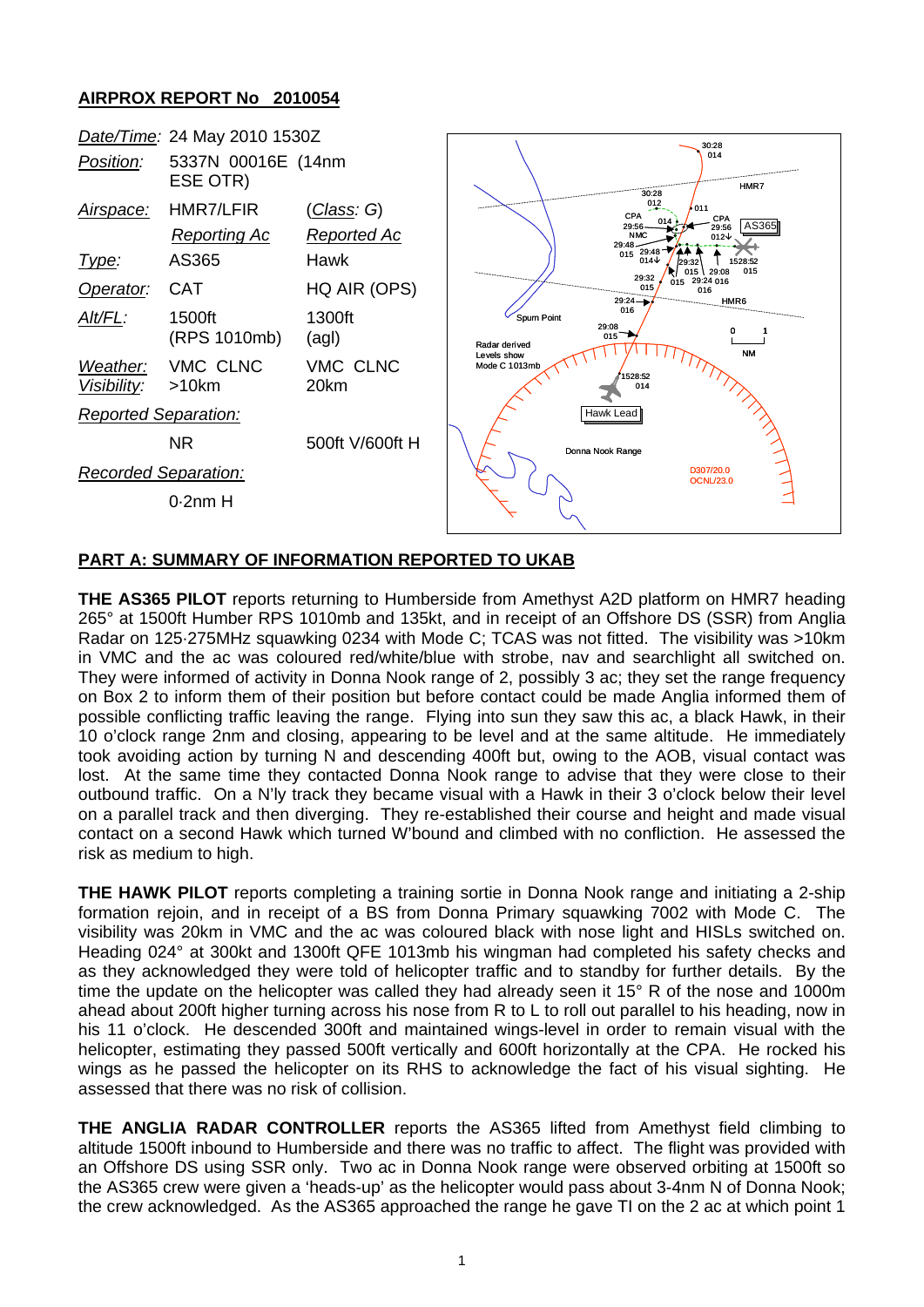of the ac turned N towards the helicopter and the pilot reported visual with the military ac. He asked the pilot if he was "happy to continue" and he replied, "affirm". The next radar sweep showed the AS365 turning hard R (90°) with the returns merging at similar levels. The AS365 Capt reported that he was, "...going to file on that one".

**ATSI** comments that the AS365 flight established communication with Anglia Radar (situated at Aberdeen) at 1521. The pilot reported airborne from the Amethyst inbound to Humberside, requesting 1500ft. The helicopter was identified and provided with an Offshore DS, SSR only; altitude 1500ft was approved.

Just over 2min later, Anglia Radar informed the pilot of the AS365, *"Just a heads up there's at least two aircraft in Donna Nook err might be three actually and all indicating er fifteen hundred feet at the moment doing the usual er up and down the coast so er keep a lookout that way."* The pilot reported copying the information. At the time, the helicopter was approximately 12nm ENE of Donna Nook, on a projected track that would pass about 1·5nm N of the Danger Area boundary.

At 1528:48, Anglia Radar contacted the AS365 flight, *"traffic in Donna Nook is er just er I was about to say maintaining quite a tight ????? about four miles south of Spurn but one's just er gone off towards you he's indicating thirteen hundred feet that's in your er ten o'clock about four miles."* The pilot commented, *"we're good VFR."* Anglia updated the TI at 1529:10, *"Okay he's tracking towards you now fourteen hundred feet if nothing sighted right twenty degrees report the heading."* The pilot responded, *"We are visual."* After the controller asked, *"are you happy to carry on"*, the pilot replied, *"Affirm."* Thereafter, the military traffic continued towards the AS365, resulting in the helicopter pilot taking avoiding action.

The AS365 pilot stated, in his subsequent filed report, that he had been inbound on HMR 7. By definition, HMRs have no lateral dimensions but in the Anglia Radar Area of Responsibility the vertical operational limits are from 1500ft amsl up to and including FL60. Inbound flights will normally plan to fly at 1500ft or 3000ft amsl. Under the MOU between Aberdeen ATC and the helicopter companies operating in the North Sea, the default FIS which will be provided, within surveillance coverage, is an Offshore DS. Signatory helicopters will automatically be provided with the appropriate default FIS and there is no need for a pilot to request the service.

The MATS Part 1, Section 1, Chapter 11, states the definition of a DS: 'A Deconfliction Service is a surveillance based ATS where, in addition to the provisions of a Basic Service, the controller provides specific surveillance derived traffic information and issues headings and/or levels aimed at achieving planned deconfliction minima, or for positioning and/or sequencing. However, the avoidance of other traffic is ultimately the pilot's responsibility'. Additionally: 'A controller shall provide traffic information, accompanied with a heading and/or level aimed at achieving a planned deconfliction minima against all observed aircraft in: Class F/G airspace, active TRAs, active MTAs. The deconfliction minima against uncoordinated traffic are: -

5nm laterally (subject to surveillance capability and CAA approval); or

3000ft vertically and, unless SSR Mode 3A indicates that the Mode C data has been verified, the surveillance returns, however presented, should not merge.

High controller workload or RT loading may reduce the ability of the controller to pass deconfliction advice and the timeliness of such information. Furthermore, unknown aircraft may make unpredictable or high-energy manoeuvres. Consequently, it is recognised that controllers cannot guarantee to achieve these deconfliction minima; however, they shall apply all reasonable endeavours'.

On this occasion, it was reported that the Anglia Radar workload was medium to high. The controller issued early TI about activity in Donna Nook and, subsequently, offered an avoiding turn to the pilot of the AS365. In the event, the pilot reported visual with the traffic and opted to continue with it in sight.

There is no LoA between Anglia Radar and Donna Nook. The Aberdeen MATS Part 2, with reference to the Donna Nook Danger Area, states 'The Range Controller is not providing an ATC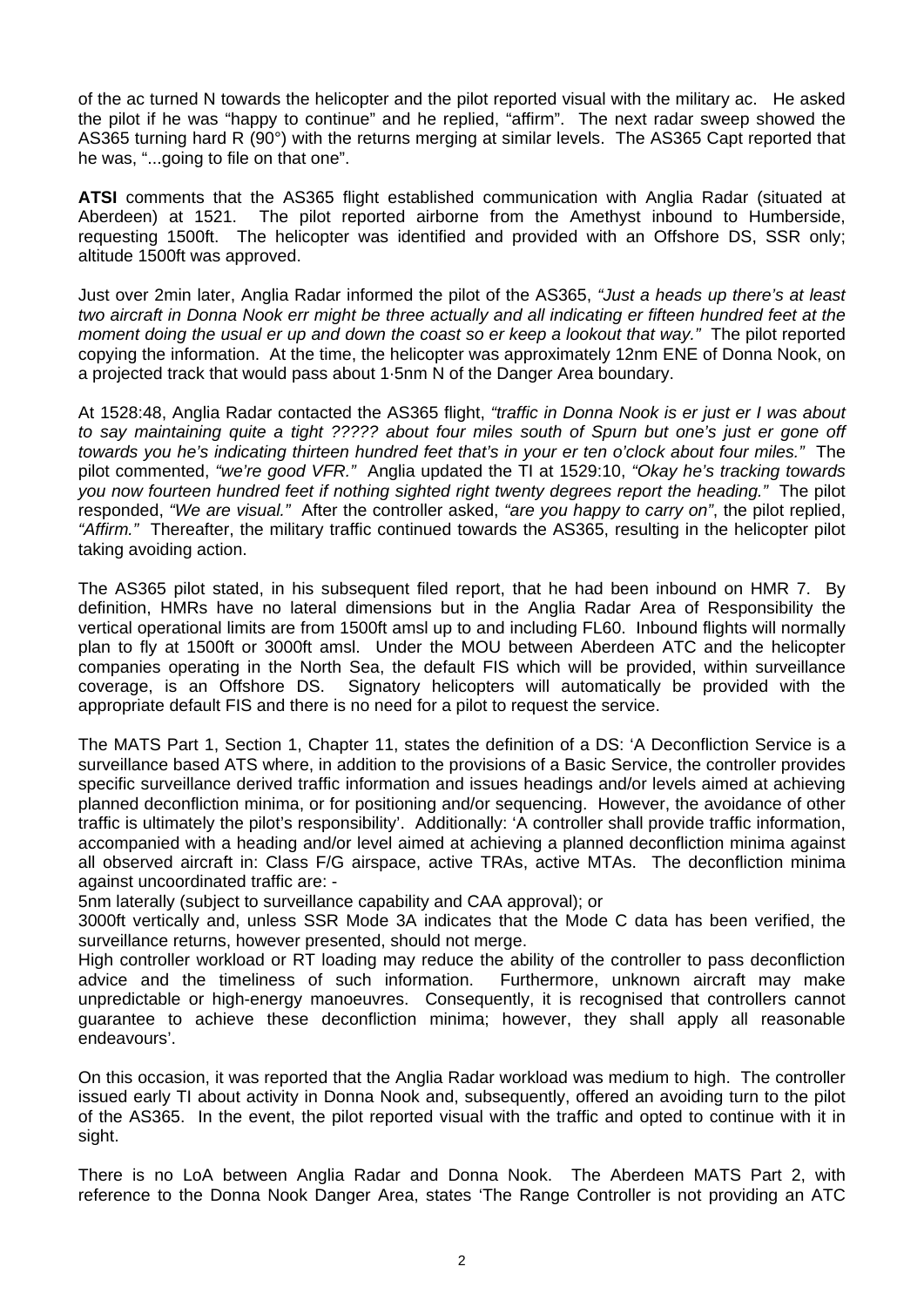service to aircraft using the weapons ranges and coordination cannot be effected to assist in the resolution of traffic conflictions'.

**THE DONNA NOOK RSO** reports a pair of Hawks was booked traffic and had been on range for 20min prior to the incident. Both ac were requested to squawk 7002 (Danger Area conspicuity) on joining the range and were on Range Primary UHF frequency. The Hawk pair moved from the Southern cct into the Northern cct (closer to Spurn Head) at 1515 and then completed 4-5 patterns before Hawk 2 pilot reported downwind for a last pass before departing the range. As there was no conflicting traffic in the area he took no further action. As Hawk Lead pilot called 'switches safe, departing N' a helicopter flight called on VHF but, because of the overlapping transmissions, he misheard the c/s; however, he immediately informed Hawk Lead of the helicopter's presence on the Heli-route and that he would obtain a height. He called the helicopter flight using the wrong c/s, however the pilot responded that he had a military ac flying directly towards his ac. He requested the helicopter's height and then transmitted on UHF that 1 of the formation was flying directly at the helicopter. The helicopter pilot replied he was at 1500ft but that it was too late as the other ac had just missed him. He told Hawk Lead of this and was told that he had the helicopter visual and had taken avoiding action. This information was passed to the helicopter pilot who replied he too had taken avoiding action and because, "he was carrying passengers he would be filing". He informed Hawk Lead of this before the formation left his frequency going enroute. He then called Humberside to ascertain the helicopter's direction of travel and was told the helicopter's correct c/s, that it was inbound and that the miss distance for the Airprox was very close. Anglia Radar then telephoned to ascertain the details of the range traffic. He opined that the first information about the helicopter's presence had been the pilot's initial call which coincided with the Hawks checking in with a 'switches safe' transmission, a mandatory call. He thought that there was not enough time to gain accurate position information from the helicopter flight and he had elected to notify the departing Hawks that it was in the area before interrogating the helicopter flight further.

**HQ AIR ATM SAFETY MANAGEMENT** reports the transmission from the AS365 pilot to Donna Nook at 1529:20 was co-incident with the transmission from Hawk Lead that they were, "departing to the N via Yankee." [UKAB Note (1): At this point, the Claxby radar replay shows that the AS365 is approximately 15° R of the Hawk's track at a range of 2·2nm, both ac showing FL016 (1500ft RPS 1010mb).] Approximately 5sec elapsed between the end of the Hawks Lead's transmission and the beginning of the transmission at 1529:31 in which the RSO passed a warning to Hawk Lead on the AS365, *"Hawk c/s roger the Barnsley 1009, the Humber 1010 one helicopter on the route just calling me now I'll find out what he's doing standby."* At this time, the relative bearing was similar, with approximately 1·5nm separation existing.

[UKAB Note(2): The RSO then asked the AS365 pilot to pass his details and was told that a military ac was pointing at them. The radar shows the AS365 is just passing through the Hawk's 12 o'clock range 0.7nm both ac indicating FL015 (1400ft RPS 1010mb). The RSO then asked the AS365 pilot for his height which was given as 1500ft. Immediately afterwards at 1529:47 the RSO transmitted, *"Helicopter's at 1500ft on the route believed to be 12 o'clock to one of you;"* the Hawk Lead replied, *"Yeah, passing him now."* As the RSO starts his transmission the AS365 is seen to have executed a hard R turn rolling out on a N'ly heading at FL015 in the Hawks 11 o'clock range 0·3nm, the Hawk indicating FL014. The CPA occurs on the next sweep at 1529:56, the Hawk having overtaken the AS365 on its RHS, the AS365 showing NMC with the Hawk indicating FL011, separation 0·2nm. The Hawk levels at FL011 before then climbing up to FL014 and executing a L turn when 2·2nm to the NNE of the AS365, which is turning L through a heading of 260°, having descended to FL012.]

RSOs at AWRs operate without the aid of surveillance equipment. Consequently, their awareness of ac operating on the fringes of the AWR is wholly dependent upon the pilots of such ac making information calls to them, under the auspices of the Danger Area Activity Information Service (DAAIS). As a result of this limitation and the fact that ac operating within the area are unable to comply with Rule 17 (Rules of the Air and ATC Regulations, 1985), the Military AIP entry for EGD307 (Donna Nook) states that 'pilots in the vicinity (of the range) are strongly advised to make use of a radar service'. Furthermore, whilst RSOs do not formally agree the provision of a type of service with aircrew using the ranges, in effect they provide a BS.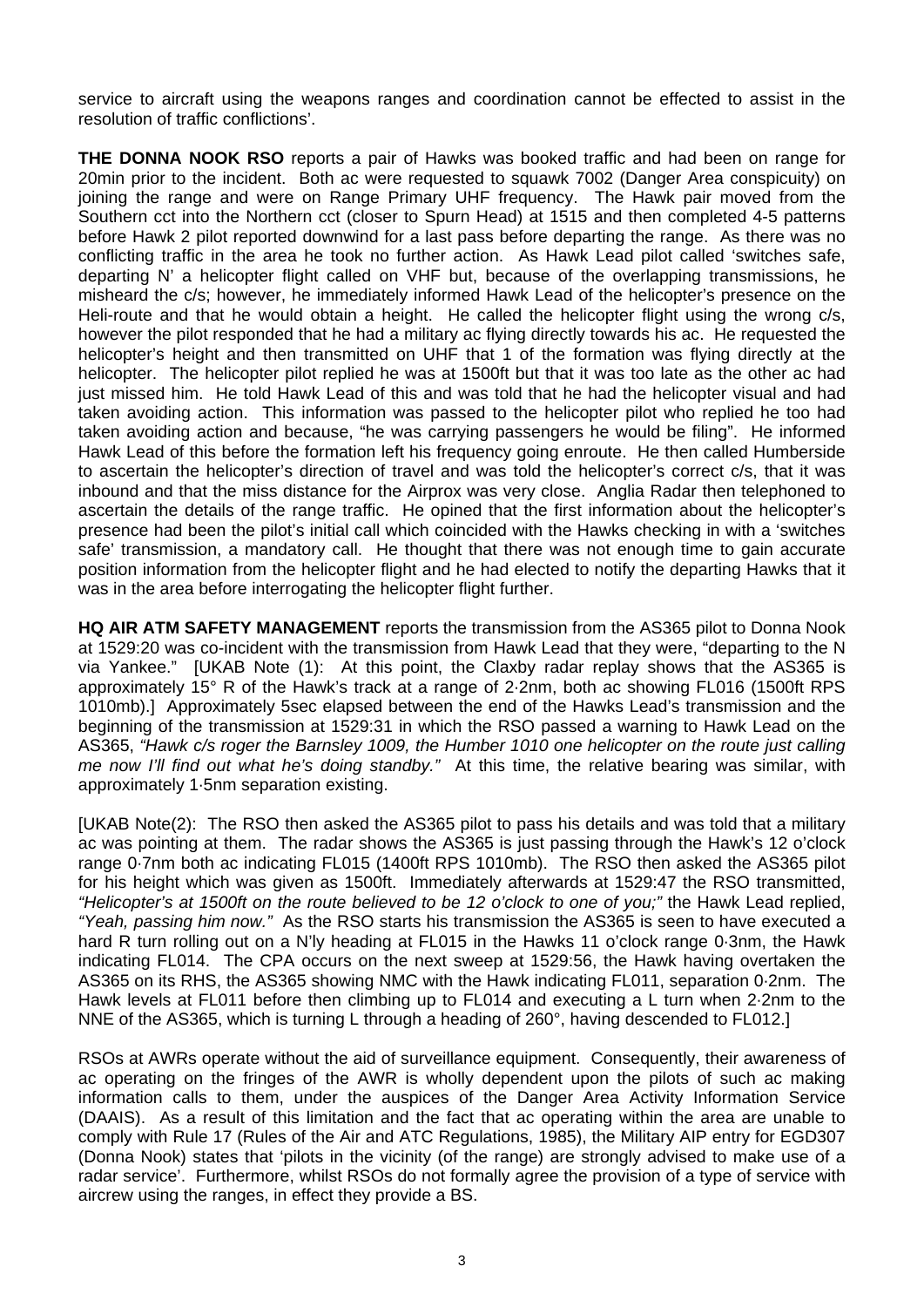CAP 774 states that under a BS, 'if a controller considers that a definite risk of collision exists, a warning may be issued to the pilot'. In this case, the RSO recognised the c/s of the helicopter as being that of one of the North Sea ac that operated from Humberside airport. He quickly perceived the risk of collision with the Hawk formation departing the AWR to the N and passed this information to them as quickly as possible, before returning to the helicopter to ascertain further information. This further information, however, was obtained and passed at around the CPA and immediately after, thereby having no bearing on the occurrence.

From an ATM perspective, the RSO reacted quickly and correctly to what he perceived to be a risk of collision, under the terms of a BS within CAP774.

**HQ AIR (OPS)** comments that the AS365 was visual with the Hawk ac very early on and could have taken the DS suggested heading change to maximise separation, however he elected to continue on track until the separation margins were eroded beyond what he was prepared to accept. Unfortunately, his choice of turn direction for separation put him unsighted on the Hawk and on the same heading, this would have been an uncomfortable situation; maintaining track and adjusting height would have been far more effective at maximizing separation. The Hawk (on a BS) was nonetheless given TI on the helicopter and took avoiding action to achieve an acceptable separation. Greater separation would probably have been achieved were it not for the simultaneous transmissions of the AS365 and Hawk Lead.

## **PART B: SUMMARY OF THE BOARD'S DISCUSSIONS**

Information available included reports from the pilots of both ac, transcripts of the relevant RT frequencies, radar video recordings, reports from the air traffic controllers involved and reports from the appropriate ATC and operating authorities.

Although there had been a good exchange of information between Anglia and the AS365 flight, which gave the crew early warning of the Hawks presence on the AWR, a combination of the helicopter's planned track (3-4nm N of the range boundary) and the Hawk's rapid departure N'bound from the range led Members to agree that the time available to resolve the confliction was minimal. Anglia had passed updated TI at 1528:48, when the controller noticed Hawk Lead tracking N'ly, and had then immediately given a further updated TI and an avoiding action R turn of 20°; the Board noted that, although it did not affect the outcome, the controller did not use the term "avoiding action". One controller Member thought that Anglia, whilst providing an Offshore DS, was late in giving avoiding action and that it should have been passed during the first updated TI transmission when separation had already reduced to 4nm. Another Member believed that the service should have been limited owing to the helicopter's planned track passing less than 5nm from the Danger Area with known activity inside it as Anglia was endeavouring to provide Deconfliction minima. However, in the end Members agreed that owing to the short time period available Anglia, who was unaware of the Hawk pair's intentions, had discharged his responsibilities and when the AS365 crew reported that they were happy to carry on after sighting the Hawk, they then became responsible for maintaining their own separation from it. The AS365 crew had then become concerned about the Hawk Lead's flightpath and elected to turn hard R whilst they were trying to establish RT contact with Donna Nook. The RSO had done well in the limited time available and informed the Hawk Lead pilot that there was a helicopter on the HMR as the formation reported departing the range. Hawk Lead had seen the AS365 and had taken adequate visual separation on the helicopter as he passed clear to its R and below. The Hawk had become unsighted to the AS365 crew as they turned away until they resighted it passing on their RHS, understandably uncomfortable, as its proximity was closer than they expected. In the end Members agreed that all parties had acted appropriately during this rapidly unfolding evolution. This allowed the Board to conclude that the incident had been a conflict in the Class G airspace where the Hawk Lead's visual sighting and action had ensured that any risk of collision was removed. Although there is no compunction to do so, both flights could mitigate similar risks in future: the helicopter crew by adjusting their routeing and/or making an earlier call to the Range, and the Hawk crews by flying over or under the normal operating levels of the HMR.